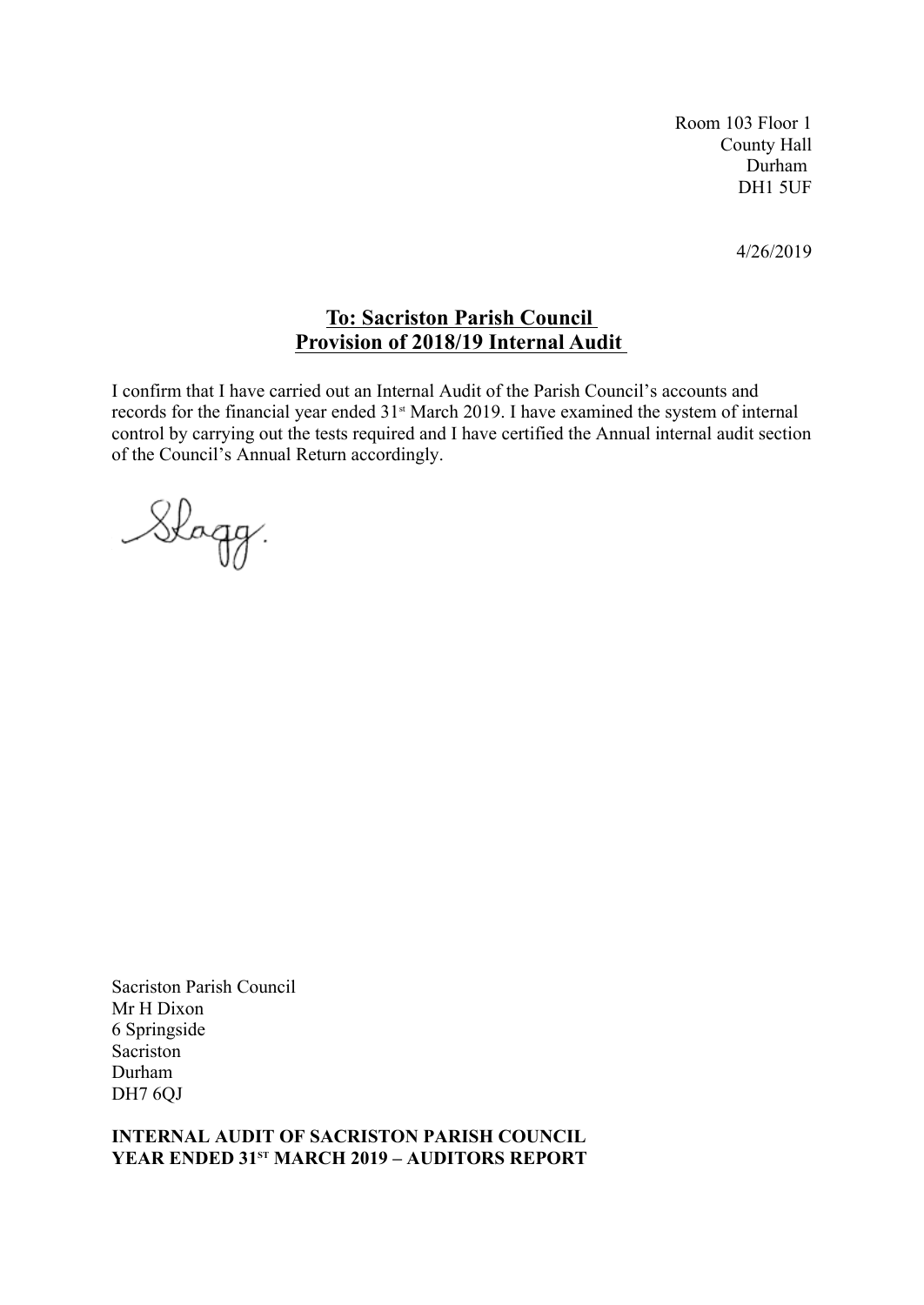Having carried out an internal audit of the Council's 2018/19 accounts and records I confirm that I have examined and assessed compliance with the relevant procedures and controls by carrying out the tests required and I have certified the Annual internal audit section of the Council's Annual Return accordingly.

2018/19 continued to be another year of uncertainty for Sacriston Parish Council. A permanent clerk was appointed in June 2018 only to fill the post for three months before resigning. A further permanent appointment was made and their new, and still current clerk, attended their first meeting on the 3 October 2018.

Therefore, for most, if not all, of the financial year, Cllr H Dixon continued to produce the financial records and returns for the council. This situation should not be allowed to continue for much longer and responsibility for the financial and other tasks should revert to the new Clerk/RFO as soon as practicable. The separation of duties must be established to allow good governance to be introduced.

Pleasingly I have seen evidence that the council has taken action on all of the points raised by external auditors Mazars during the course of the year.

The following details my assessment on each of the internal control objectives:

#### A. *Appropriate accounting records have been kept properly throughout the year.*

The scope of my audit included the inspection of the income receipts and expenditure payments recorded in the cash book during the year. It is recommended that the council ensures that all future income/expenditure ledger entries are supported by the appropriate documentation.

The introduction of a cash book that allocates income/expenditure to budget heads would help to improve the production of budgetary control statements and the end of your AGAR completion.

# B. *The Council met its financial regulations, payments were supported by invoices, all expenditure was approved and VAT was appropriately accounted for.*

It is evident that the council for 2018/19 has attempted to provide supporting invoices where necessary. Having said that there are still instances where no invoice was supplied for some items of expenditure.

There was evidence of VAT being recorded in the ledger for those invoices that did show the VAT element however, the council should insist that all suppliers provide appropriate VAT invoices which clearly show VAT (where applicable).

For 2018/19 it was pleasing to note that the previous backlog of VAT had been recovered from HMRC as well as a periodical HMRC VAT recoveries for the current financial year.

Again, periodically throughout the year a councillor should check the ledger entries to invoices to ensure all VAT is being correctly accounted for to ensure no recovery is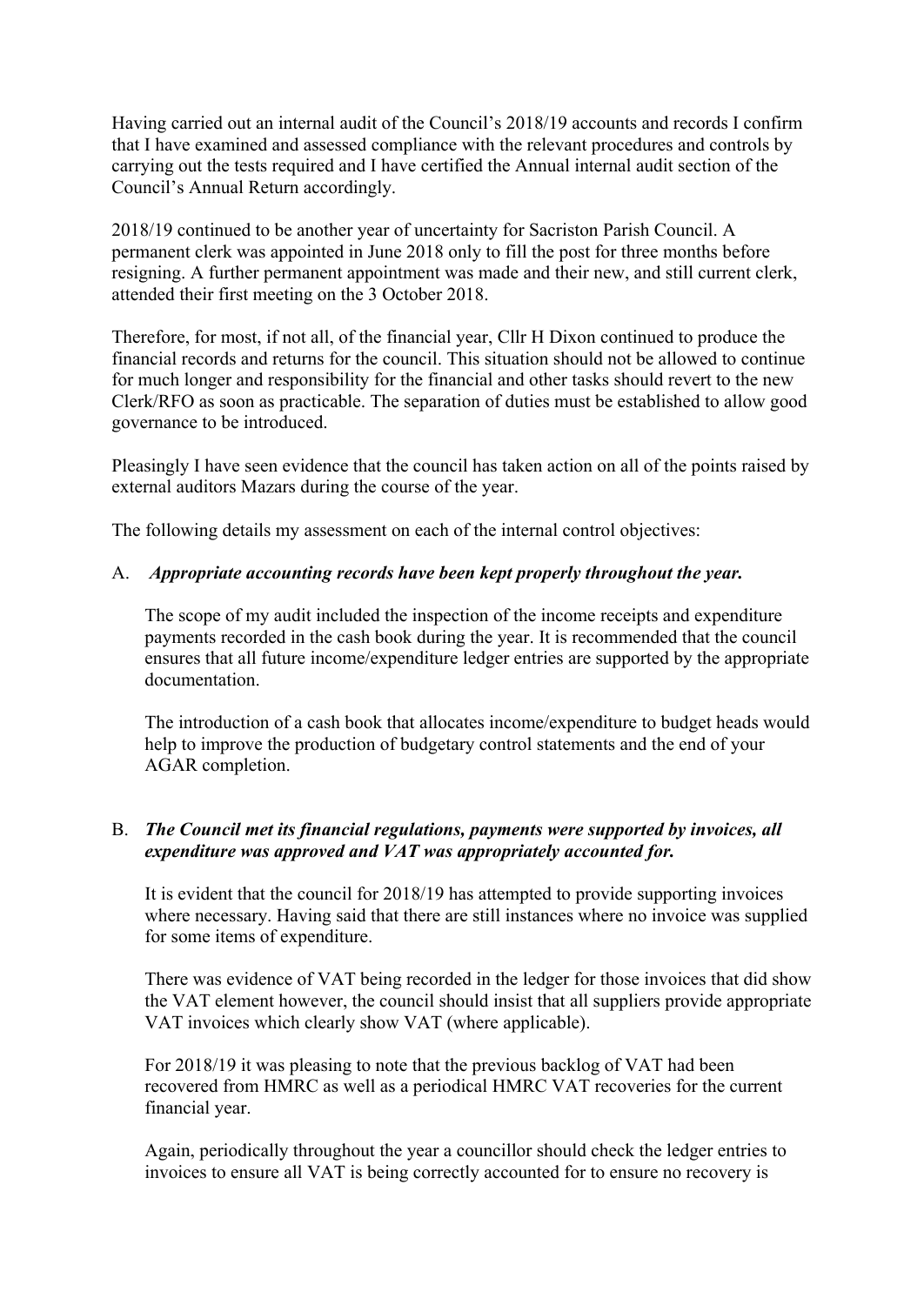#### missed

.There was evidence recorded in the minutes of meetings throughout the year to show that items of expenditure were approved by the council for payment.

The number of larger purchases in the year were reduced from last year. I was provided with verbal reassurance (no hard copy evidence) that three quotes/estimates had been obtained for any larger purchases.

### C. *The Council assessed the significant risks to achieving its objectives and reviewed the adequacy of arrangements to manage these.*

Minute 11 of the May Annual Meeting of the council refers to the approval of Financial Regulations being approved by council for the ensuing year.

Minute 12 approved the councils Standing Orders.

Other minutes from this meeting approved other policies for the ensuing year.

A Risk Assessment Plan was introduced to council at their meeting held on the 6 March 2019 but was not fully agreed by council until April 2019 i.e. not in the 2018/19 financial year.These policies should continue to be used and reviewed annually to ensure they remain fit for purpose.

Insurance arrangements should continue to be reviewed annually to provide certainty that all risks are adequately covered by insurance wherever possible.

#### D. *The annual precept requirement resulted from an adequate budgetary process; progress against the budget was regularly monitored; and reserves were appropriate.*

At the  $2<sup>nd</sup>$  January 2019 meeting the full council received a report from the councils Finance committee recommending that the Precept is increased by 5% with the additional funding being allocated to the Fulforth Centre to assist them with ongoing running costs.

Members discussed this in full and it was acknowledged that it would have to be put to residents of the village for consultation.

It was resolved that a leaflet would be included within the Parish Newsletter recommending the increase but asking for views from members of the public by the 18/01/2019. These would be taken into consideration prior to the precept submission to County Hall on the 29/01/2019.

I could find no evidence of a budget being provided during the budget setting and precept request process.

It would appear from the minutes that the full council has received some reports about the level of balances being available at the end of certain months in the year however from the evidence provided and agenda items online I could find no evidence that the council had received quarterly reports showing progress against each budget head and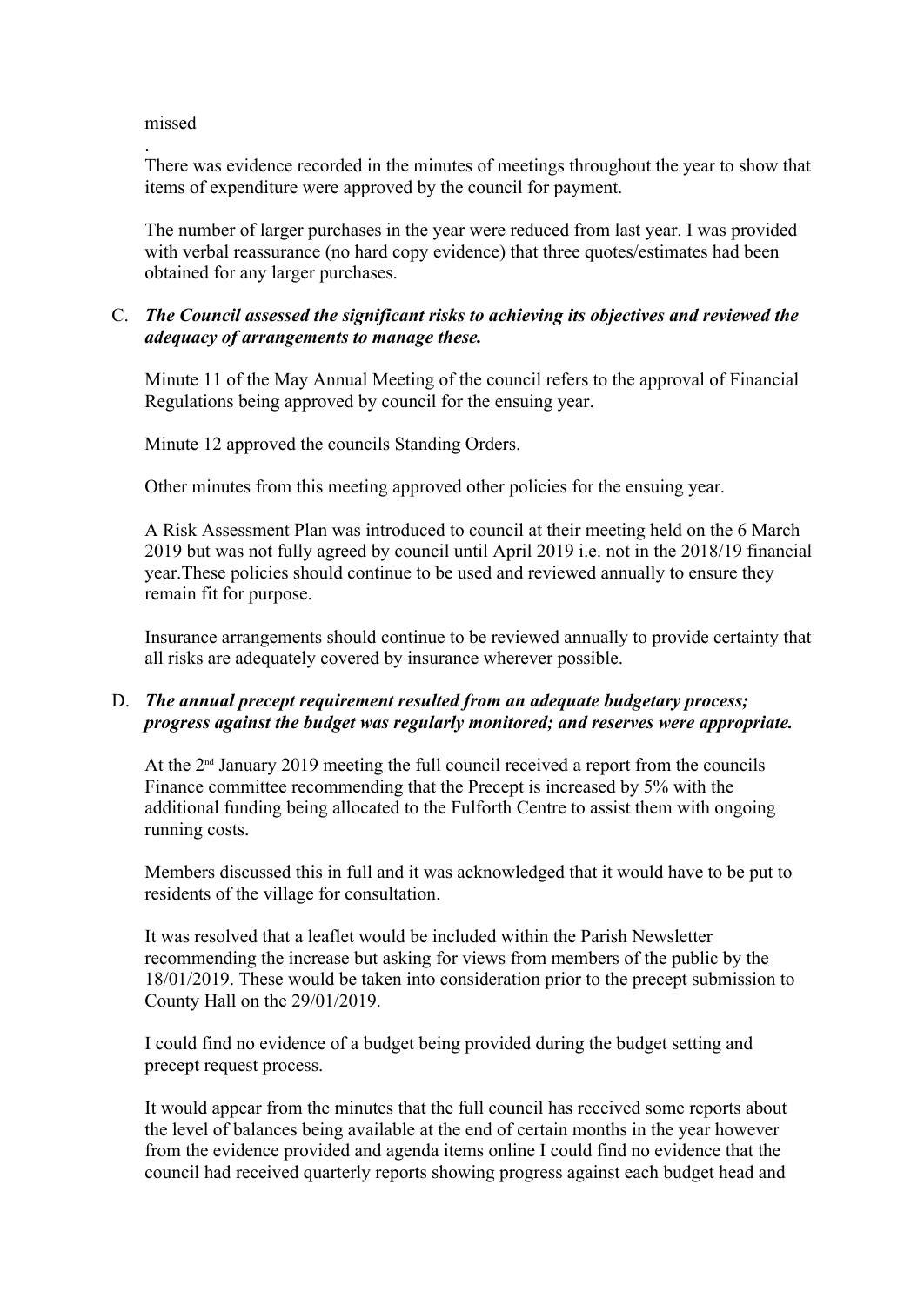that there was clear evidence to demonstrate proactive budget management.

The council should introduce and report to council a quarterly budgetary control statement showing, for each budget heading, last years actual spend, current year budget approval, actuals incurred to date and variances against current budget etc. This would enable the council to monitor its budget more appropriately than they currently do through the list of expenditure being approved at each council meeting along with a balance of accounts figure showing how much cash was still available..

# E. *Expected income was fully received, based on correct prices, properly recorded and promptly banked; and VAT was appropriately accounted for.*

Income evidenced during the year consisted of the yearly precept and Localisation of Council Tax Support grant along with a few miscellaneous income items. One item of income remains to be an unexpected receipt, this has been left in the accounts whilst the banks sort out the discrepancy. It could be that this income is reclaimed by the bank in 2019/20 or future years. It might be prudent to allocate this money to an earmarked reserve in possibility of it being reclaimed.

All were properly accounted for and balanced between the cash book and bank statements. No VAT involved.

### F. *Petty cash payments were properly supported by receipts, all petty cash expenditure was approved and VAT appropriately accounted for.*

Sacriston Parish Council stated to operate a Petty Cash account during 2019/20 with £200 provided from the main bank account on the 14 November. There was a balance of £2.17 remaining on this account at 31 March and details of receipts etc were provided.

I do not recommend the operation of petty cash systems. Perhaps a better option would be the introduction of a debit/credit card for such petty cash and online purchases.

# G. *Salaries to employees and allowances to members were paid in accordance with council approvals, and PAYE and NI requirements were properly applied.*

As stated above the council is still in a period of turmoil having appointed two clerks during 2018/19.

Ongoing issues still exist with HMRC from the resignation of their clerk during 2017/18. This is apparently interfering with HMRC records being created and accounted for the clerk appointed for June July and August and the current clerk being paid for October onwards.

Payments have been made to these clerks and deductions made at 20% in respect of their PAYE contribution. It would appear that the monthly level of payment is below that which attracts an employers National Insurance contribution but the PAYE element deducted from salaries remains to be paid over to HMRC.

The council now only employs one person – the clerk. Council members confirmed that the clerk was paid on the salary grade and scale point allocated to her by council.